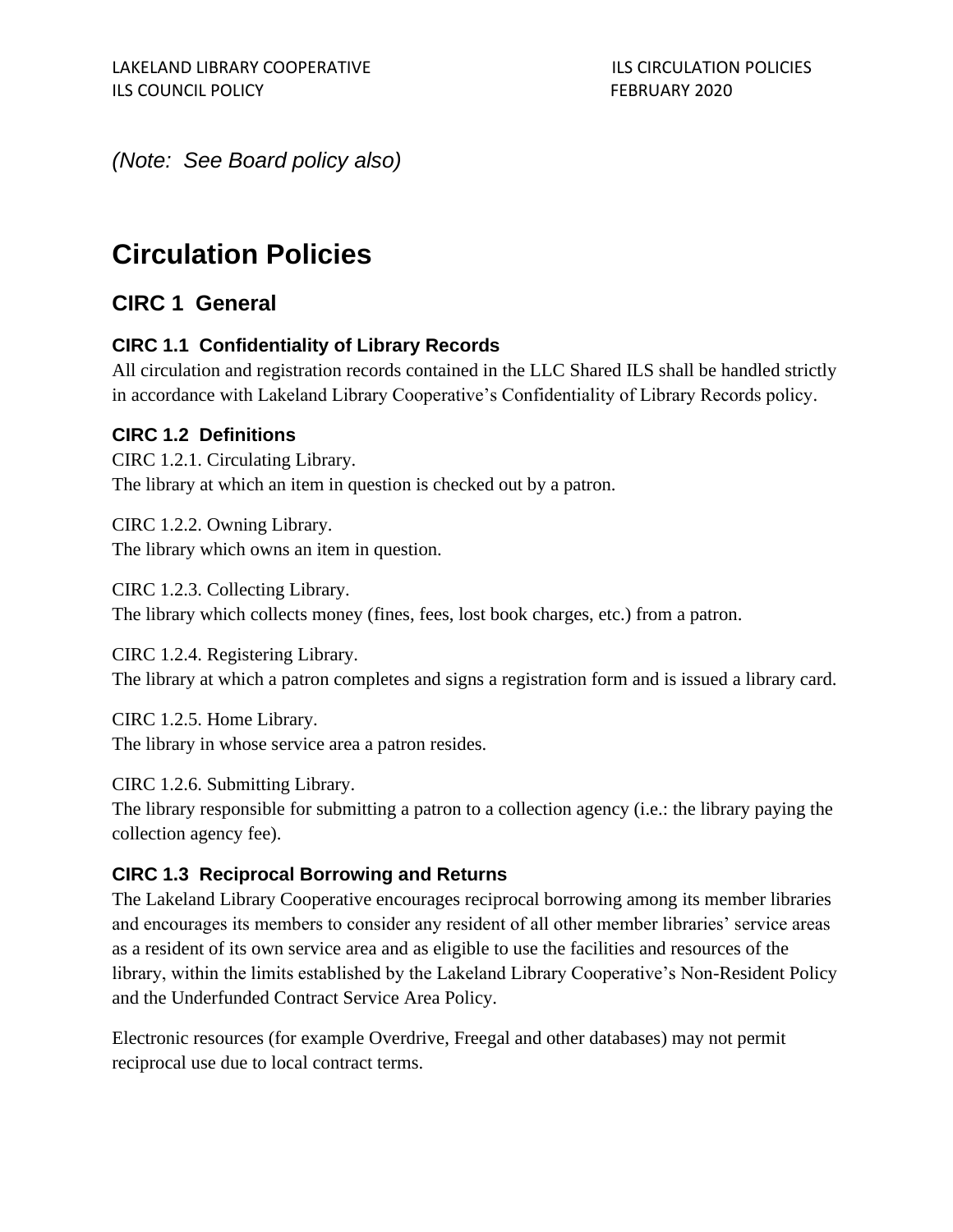Items reciprocally borrowed must be returned by the borrower to the owning library, except where provisions are made by local libraries for their delivery.

Reciprocal borrowing limits may be implemented on a voluntary basis by libraries.

# **CIRC 2 Patron Registration**

#### **CIRC 2.1 Patron Registration**

CIRC 2.1.1. Standard Registration Policy.

The Lakeland Library Cooperative has established a set of minimum requirements necessary for a patron to be issued a library card. Lakeland Library Cooperative members will also follow the most current standards for registering patrons. Each Lakeland Library Cooperative member in the LLC Shared ILS will require a completed and signed registration form. Records from standalone libraries will be imported into the LLC shared ILS with blocks requiring verification of minimum before they may be used in the LLC Shared ILS.

#### CIRC 2.1.2. Change of Home Library/Pickup Location.

Member libraries in the LLC shared ILS may mutually agree to allow their patrons to change their pickup location by changing both the home library code and the corresponding ptype on the patron record. Holds on new books and audiovisual, except audiobooks, will then be restricted to the newly designated home library. Interlibrary loan of materials, including MeLCat, will follow the new home library designation.

#### **CIRC 2.2 Minimum requirements for Registering All Adult Patrons**

CIRC 2.2.1. Address and Identification Requirements.

To register, a patron shall present a current, valid Michigan Driver's License, Michigan Identification Card, or Resident Alien Card documenting identity and current street address for LLC Shared ILS libraries. For the purpose of registration, post office boxes will not be accepted as current, local street address.

#### CIRC 2.2.2. Exception 1.

If the patron cannot meet the requirement in CIRC 2.2.1, a credible photographic identification must be used to establish the person's correct, current name. Credible photographic identification means identification issued by an institution that will have made a determined effort to be sure that the person pictured and named on the identification is the person they claim to be. Examples of acceptable photographic identification are Military IDS, employment IDs, school IDs, and out-of-state driver's licenses and passports. IN ADDITION to a credible photographic identification, the person registering must provide one of the following to corroborate the name and establish the current street address:

- 1) Voter registration card;
- 2) Recent utility bill;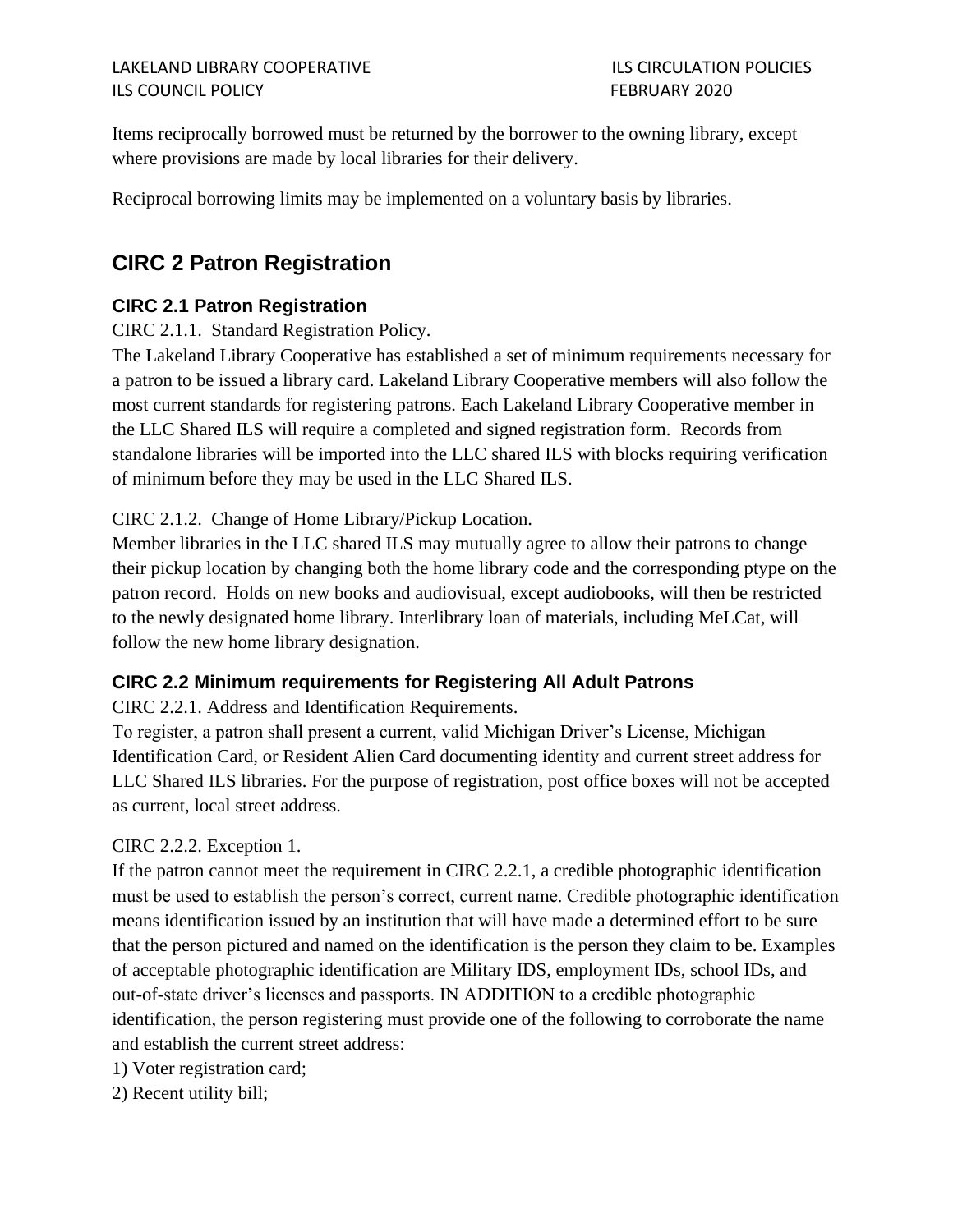#### LAKELAND LIBRARY COOPERATIVE **ILS CIRCULATION POLICIES** ILS COUNCIL POLICY FEBRUARY 2020

3) Hospitalization, insurance card or automobile registration;

4) Printed check;

5) Recent local property tax bill

(NOTE: Under Exception 1, a person must provide TWO specific documents. One is a photographic identification of the kind specified and the other is one of the specified documents used to establish the current street address of THAT person).

#### CIRC 2.2.3. Exception 2.

By local option, the library may use one of the photographic identifications listed in Exception 1 to verify identity, AND mail the library card, return service requested, to the patron to verify the actual local street address. The library shall limit circulation to its own materials under this provision until the patron presents the valid card at the registering library. Under this exception, the registering library must place a message on the patron's account – including the date that the card was mailed – and upon presentation of the card at the registering library, that library shall remove the message. A block shall be placed on the patron account if the mailed card is returned to the registering library.

#### **CIRC 2.3 Registration of Juveniles**

CIRC 2.3.1. Juveniles with a parent or guardian present.

Patrons under the age of 18 may be issued library cards provided a parent or legal guardian cosigner is present at the library and willing to accept financial and supervisory responsibility for the card's use. The co-signer must meet the registration requirements in CIRC 2.2.1 or CIRC 2.2.2 regarding identity and current street address verification. If the co-signer does not reside at the same street address as the patron being registered, the co-signer's street address shall be entered in the alternative address field of the patron record.

#### CIRC 2.3.2. Exception.

By local option, a library may issue a library card to a juvenile provided a parent or legal guardian's signature and identification number is obtained. A library registering a juvenile in this way MUST include this note, "Co-signer's ID not confirmed," with the date, library code and the initials or name of the staff member entering the registration.

#### **CIRC 2.4 Alternative Registration**

If a member library in the LLC Shared ILS does not comply with Lakeland Library Cooperative Registration or Circulation Policies and Procedures, that member library will be financially responsible to the owning library for any lost or damaged materials. Member libraries must note on the patron record when a card is issued not in accordance with the Patron Registration Policy with the note "Alternative Registration" along with the date, library code and the initials or name of the staff member entering the registration.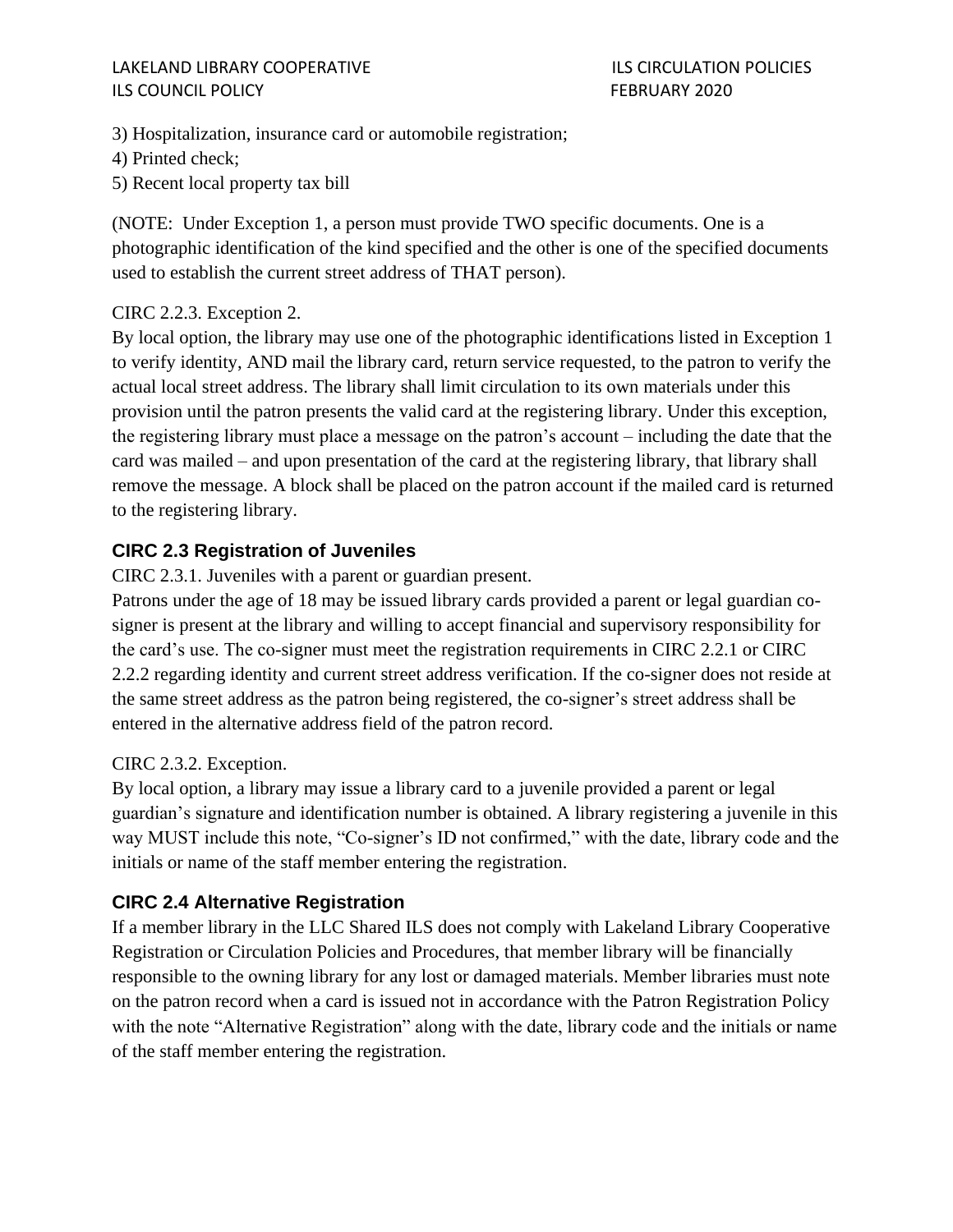## **CIRC 2.5 MiLibraryCard Borrowers**

CIRC 2.5.1 Each Lakeland Library Cooperative library in the LLC Shared ILS participating in the MiLibraryCard program may make available to patrons of other MiLibraryCard participants, a card restricted to use only at that library with the Lakeland Library Cooperative universal MiLibraryCard barcode prefix "2 9999". Member libraries who participate in the MeLCat Visiting Patron program are able to use the borrower's home library card rather than creating records according to this section of the Circulation Policy.

CIRC 2.5.2 MiLibraryCards shall be restricted from placing holds within the LLC Shared ILS.

CIRC 2.5.3 MiLibraryCard patrons may obtain cards at as many participating libraries as they wish. However, they shall have only a single patron record in the LLC Shared ILS. Libraries at which the MiLibraryCard patron has borrowing privileges will be noted on the back of the patron's card.

CIRC 2.5.4 Responsibility for materials borrowed at a LLC Shared ILS library using a Lakeland Library Cooperative MiLibraryCard rests with the library at which the materials are checked out. MiLibraryCard borrowers are encouraged to return materials to the library from which they were borrowed. In the event that they are not, MiLibraryCard partipants agree to return materials to the owning libraries.

CIRC 2.5.5 Each MiLibraryCard at a LLC Shared ILS library will expire no more than one (1) year from the date of issue.

CIRC 2.5.6 If a Lakeland Library Cooperative member library in the LLC Shared ILS does not comply with Lakeland Library Cooperative MiLibraryCard Patron Policies and Procedures, that member library will be financially responsible to the owning library for any collection agency fees and lost or damaged materials.

#### **CIRC 2.6 Cooperation and Collection Agency**

Each member library in the LLC Shared ILS shall fully cooperate with other member libraries in recovering lost materials and in establishing and enforcing the responsibility of patrons for lost or damaged materials. No member library shall circulate materials to a patron who owes more than \$10.00 or has been sent to the collection agency. Payment contracts and suspension of collection agency activities can be arranged only by the patron's home library.

# **CIRC 2.7 Registration of Patrons of Other Libraries**

No member library in the LLC Shared ILS shall register a patron (issue a card) for another member library, without prior written agreement between the two libraries. All registration forms for library privileges shall be sent to the home library of the registering patron. When a patron moves from an area served by one Lakeland Library Cooperative member library to an area served by another Lakeland Library Cooperative member library, the patron shall be required to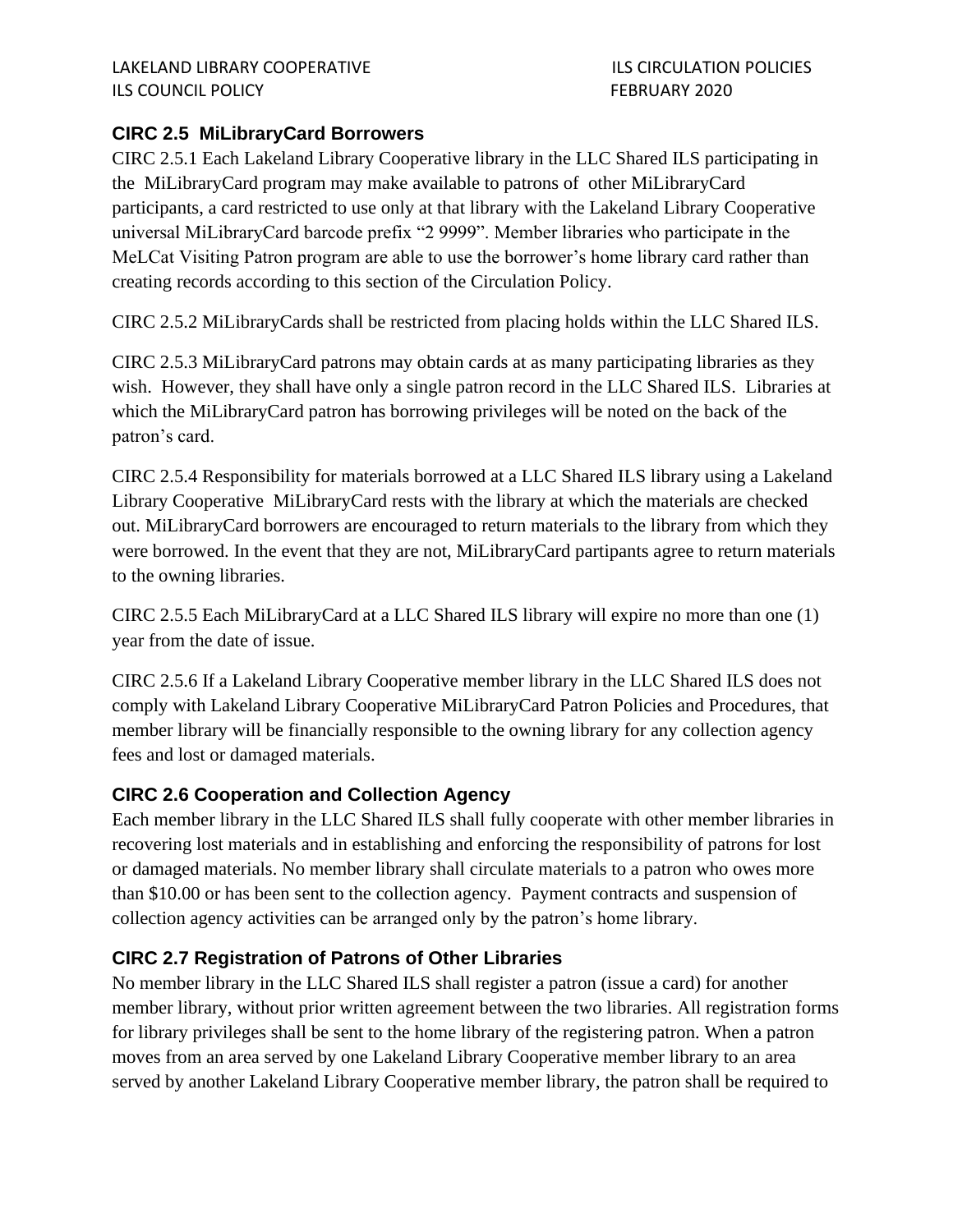complete another registration at the new library which shall confirm all identification and address information.

#### **CIRC 2.8 Temporary Patron Registration**

Each participating library in the LLC Shared ILS may make available a universal temporary library card for libraries to issue to other member libraries' patrons or non-Lakeland Library Cooperative visitors. The issuing library will apply the minimum standards for patron registration as outlined in policies CIRC 2.2.1, 2.3.1 and 2.4. (None of the patron registration exceptions are allowable for temporary registration.)

Requirements and Services:

1) Temporary library cards will automatically expire sixty (60) days from the date of issuance.

2) A temporary card can only be issued once system-wide and only at one library with the expectation that the user will return to their home library to apply for a permanent card. Users cannot apply for temporary cards at multiple libraries.

3) A temporary card cannot be extended under any circumstance.

4) Temporary cards will remain in the Lakeland Library Cooperative system patron files for three (3) years unless fines or fees exist.

5) The issuing library staff will check the patron database so a duplicate patron temporary card is never issued.

6) The issuing library takes full responsibility for temporary card users and will retain the registration form.

7) Temporary card holders may not place holds on material and utilize the interlibrary loan feature.

8) By local option, libraries may restrict circulation to temporary card holders.

#### **CIRC 2.9 Patron Account Expiration Date**

All regular patrons in the LLC Shared ILS shall have an expiration date in their record. The date should be no more than three (3) years from the registration date. The renewal of an expiration date at the patron's home library can be for up to three (3) years.

No member library shall check out materials on an expired patron record belonging to another library.

In order for a patron's renewal date to be changed at a library other than the home library, a patron or a cosigner in the case of a minor, shall present a current, valid Michigan Driver's License, Michigan Identification Card, or Resident alien Card documenting identity and current street address and the renewal date shall be for no more than one (1) year.

Member libraries will make every effort to renew expired cards prior to check out following presentation of appropriate identification. If the card cannot be renewed, the library may allow a one-time checkout and place an alert on the account. The discrepancies in residency and/or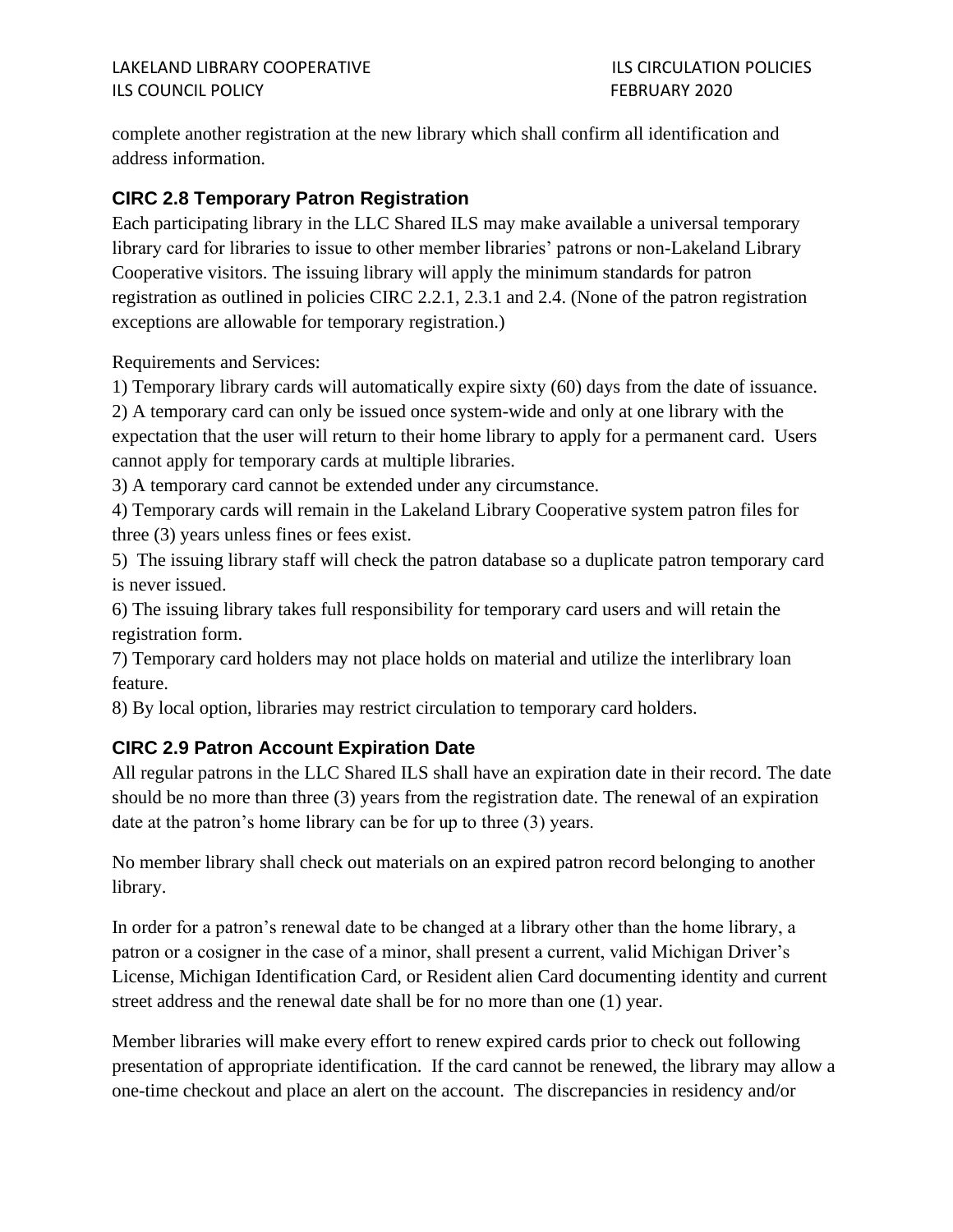address will be noted on the patron record. The checkout library will be responsible for collection agency and for any lost or damaged material fees if the cardholder defaults.

Patrons whose records remain expired after three (3) or more years will be automatically deleted from the ILS system if they do not owe money or have items out. Patron records with charges dating back seven (7) years will have those charges automatically purged after which those records that have no money owed and are expired longer than three (3) years will also be deleted. Lakeland Library Cooperative staff will notify member libraries of what expired records have been deleted.

#### **CIRC 2.10 Universal Email Notification Waiver**

The Lakeland Library Cooperative Universal Waiver of Privacy Rights for the purpose of receiving e-mail notification is the standard form to use.

#### **CIRC 2.11 Property Tax Patrons**

2.11.1 Each participating library in the LLC Shared ILS may issue a library card to individuals owning business or residential property in its service area, per its own local policy.

2.11.2 Each individual in the LLC Shared ILS registered for a property tax patron card may be allowed to place holds for pickup only at the issuing library.

2.11.3 An individual owning business or residential property may obtain a property tax patron card at as many participating libraries as he/she qualifies according to local policy. These cards will exist as separate patron records in the shared online system and a note will be placed in the record to identify them as such.

2.11.4 Each property tax patron card will expire not more than one year from the date of issue.

# **CIRC 3 Circulation of Materials**

#### **CIRC 3.1 Lost/Damaged Library Cards**

Money collected for the replacement of lost or damaged library cards will remain at the library where it is paid, regardless of the patron's residence.

#### **CIRC 3.2 Responsibility for Materials Borrowed by Other Libraries' Patrons**

The home library shall cooperate with the circulating library in attempting the retrieval of nonreturned materials or the collection of sufficient funds to replace or repair lost or damaged materials.

#### **CIRC 3.3 Items Lost or Damaged Materials and Manual Charges Paid For**

When a lost or damaged item or manual charge is paid for at a library in the LLC Shared ILS other than the owning library or charging location, the owning library or charging location must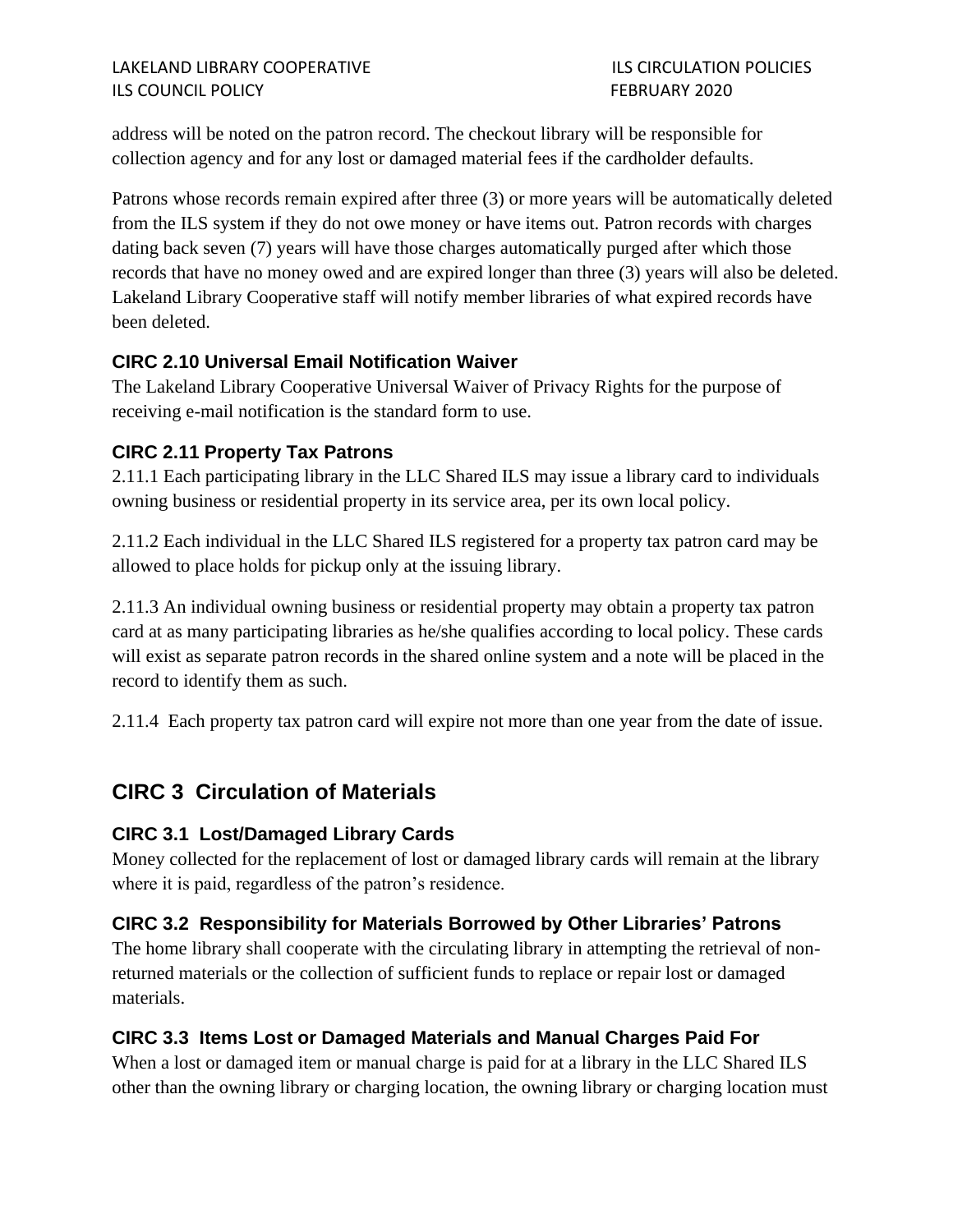bill the collecting library within one (1) year of the patron's payment date. If the owning library or charging location does not bill the collecting library within one (1) year, the collecting library can retain the money. The owning library will invoice the collecting library using an integrated library system report.

## **CIRC 3.4 Damaged Items**

If items are damaged or are missing pieces, the owning library in the LLC Shared ILS shall determine whether or not to charge the patron.

#### **CIRC 3.5 Overdue Fines**

Overdue fines shall be retained by the collecting library in the LLC Shared ILS.

#### **CIRC 3.6 Use Fees Structures**

The circulating library's in the LLC Shared ILS fee structure governs materials circulated from that library, and any fees so collected shall be retained by the circulating library.

#### **CIRC 3.7 Loan Rules**

Libraries in the LLC Shared ILS are to honor the loan rules assigned to an item by the owning library. Libraries may bill offending libraries for the cost of materials when repeated violations of the owning library's loan rules occur.

#### **CIRC 3.8 Collection Agency Fees**

When a collection agency fee is paid at a library in the LLC Shared ILS other than the submitting library, that collecting library may complete a Universal Payment form and send it to the submitting library. The submitting library will invoice the collecting library using an integrated library system report. If the submitting library or charging location does not bill the collecting library within one (1) year, the collecting library can retain the money.

#### **CIRC 3.9 Claims Returned**

Items may be set to Claims Returned status only by the Owning Library in the LLC Shared ILS.

# **CIRC 3.10 Refunds**

Patrons who find and return lost and paid materials must contact the Owning Library concerning a refund. Refunds will be determined by the refund policy of the Owning Library. Any refunds will be issued by the Owning Library.

# **CIRC 3.11 Audio-Visual Materials**

Interlibrary loan by LLC Shared ILS libraries of audio-books is permitted with the exception of new items (Circ 3.12). All other interlibrary loan of audio-visual materials is not permitted and may only be requested from a patron's home library collection. Reciprocal borrowing of other member libraries' audio-visual materials is permitted as per the Reciprocal Borrowing and Returns Policy.